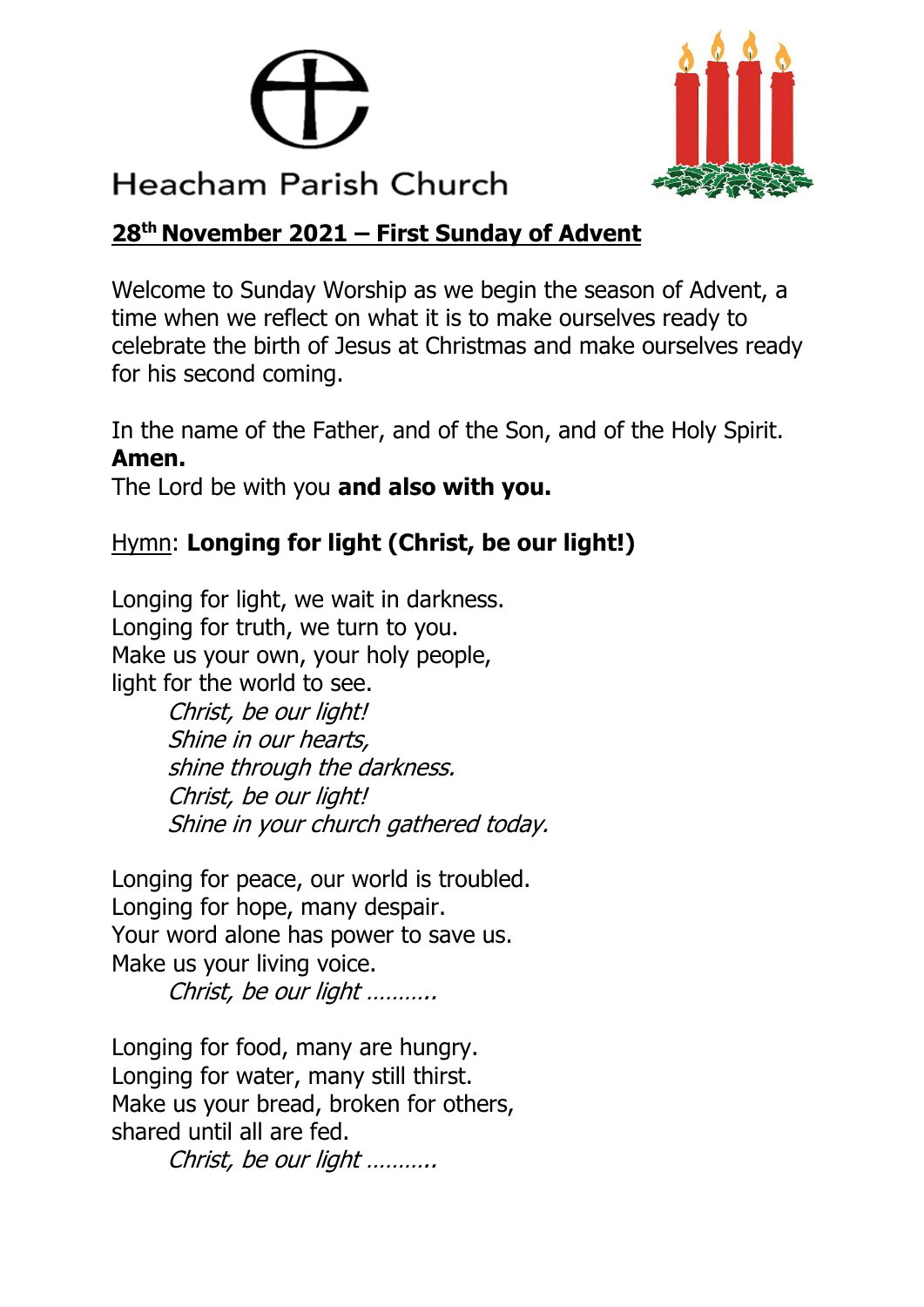Longing for shelter, many are homeless, longing for warmth, many are cold. Make us your building, sheltering others, walls made of living stone. Christ, be our light ………..

Many the gifts, many the people, many the hearts that yearn to belong. Let us be servants to one another, making your kingdom come. Christ, be our light ………..

### **Prayer of preparation**

**Almighty God, to whom all hearts are open, all desires known, and from whom no secrets are hidden: cleanse the thoughts of our hearts by the inspiration of your Holy Spirit, that we may perfectly love you, and worthily magnify your holy name; through Christ our Lord. Amen.**

### **The lighting of the Advent Candle**

Blessed are you, sovereign Lord, God of our ancestors: to you be praise and glory for ever. You called the patriarchs to live by the light of faith and to journey in the hope of your promised fulfilment. May we be obedient to your call and be ready and watchful to receive your Christ, a lamp to our feet and a light to our path; for you are our light and our salvation. Blessed be God for ever.

### **Prayers of Penitence**

Our Lord Jesus Christ said: The first commandment is this: 'Hear, O Israel, the Lord our God is the only Lord.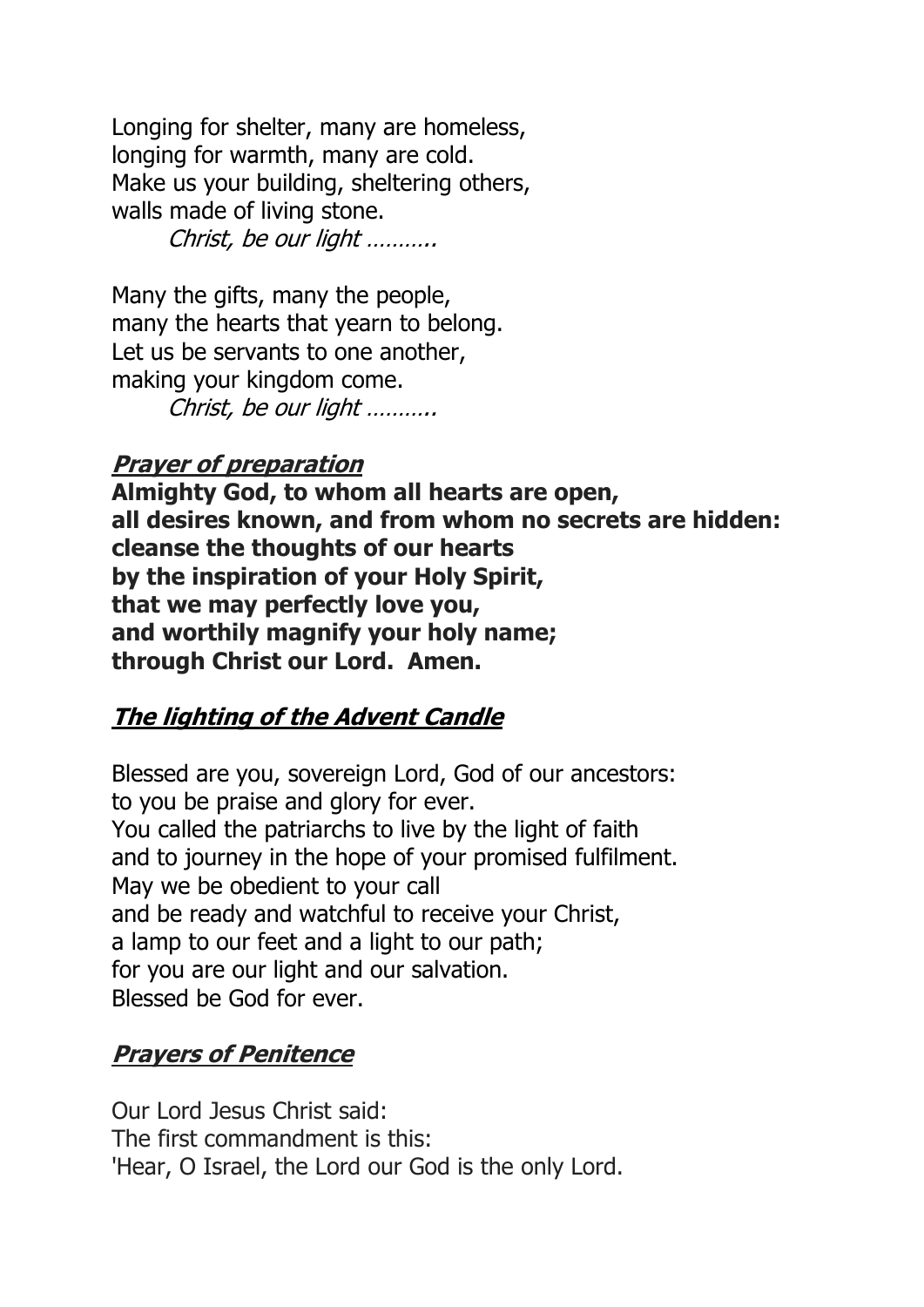You shall love the Lord your God with all your heart, with all your soul, with all your mind, and with all your strength.' The second is this: 'Love your neighbour as yourself.' There is no other commandment greater than these. On these two commandments hang all the law and the prophets.

## **Amen. Lord, have mercy.**

When the Lord comes, he will bring to light the things now hidden in darkness, and will disclose the purposes of the heart. Therefore in the light of Christ let us confess our sins.

# **Confession**

**Almighty God, our heavenly Father, we have sinned against you and against our neighbour in thought and word and deed, through negligence, through weakness, through our own deliberate fault. We are truly sorry and repent of all our sins. For the sake of your Son Jesus Christ, who died for us, forgive us all that is past and grant that we may serve you in newness of life to the glory of your name. Amen.**

Almighty God, who forgives all who truly repent, have mercy upon you, pardon and deliver you from all your sins, confirm and strengthen you in all goodness, and keep us in life eternal; through Jesus Christ our Lord. **Amen.**

# **The Collect**

Almighty God, give us grace to cast away the works of darkness and to put on the armour of light, now in the time of this mortal life, in which your Son Jesus Christ came to us in great humility;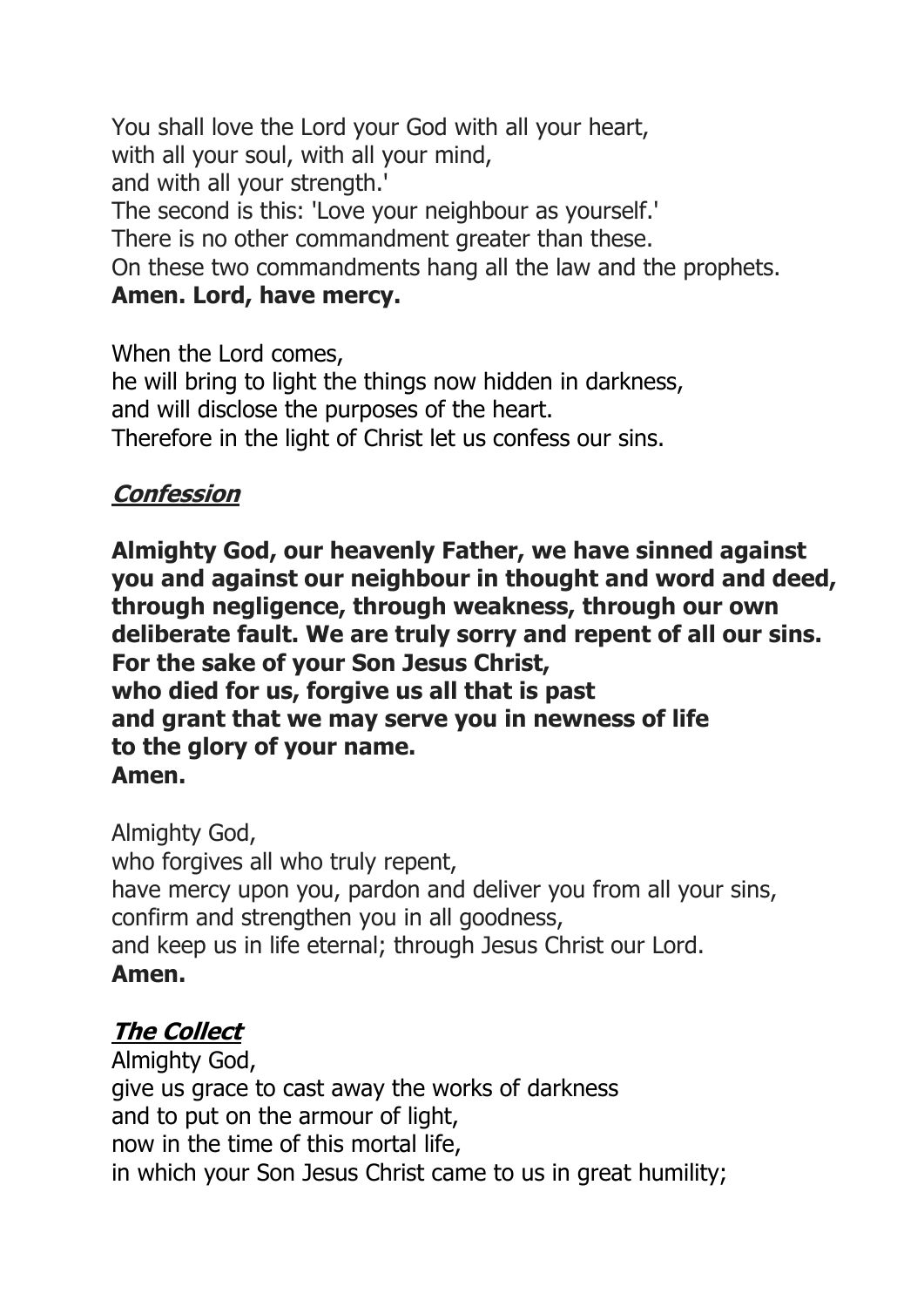that on the last day, when he shall come again in his glorious majesty to judge the living and the dead, we may rise to the life immortal; through him who is alive and reigns with you, in the unity of the Holy Spirit, one God, now and for ever. Amen

**Bible reading** – Luke 21:25-36 read by Amanda

### **A reflection** – by John Whitbread

When I was a young boy, up to my late twenties and even later on in life, I was a scout, and their motto was "Be prepared." I was not sure exactly what to be prepared for, but I was ready, but for what?

Perhaps let us look at a more relevant person in our society namely a firemen or firewomen. They are ready for action, when the bells go down it is too late to get ready, it is time for action. From having their gear placed beside their engine, ready to jump into it, to having the hose and tools loaded properly, they make it a point to be ready. When the call comes in, their minds, their attitudes and their equipment have to be ready for whatever danger they might face. It is too late to see if they have all the tools and equipment now!

Today as we begin the season of Advent I want you to ask yourself this question. Am I ready? If Jesus should come today are your bags packed or do you have some loose ends that need to be tidied up?

But we are here getting ready for the birth of Jesus, having a mindset on who this person was to become. A picture of the baby born in a stable surround by shepherds, angels, and wise men. It was not an important event apart from Mary, Joseph, the angels, the shepherds, and the wise men, but would become a major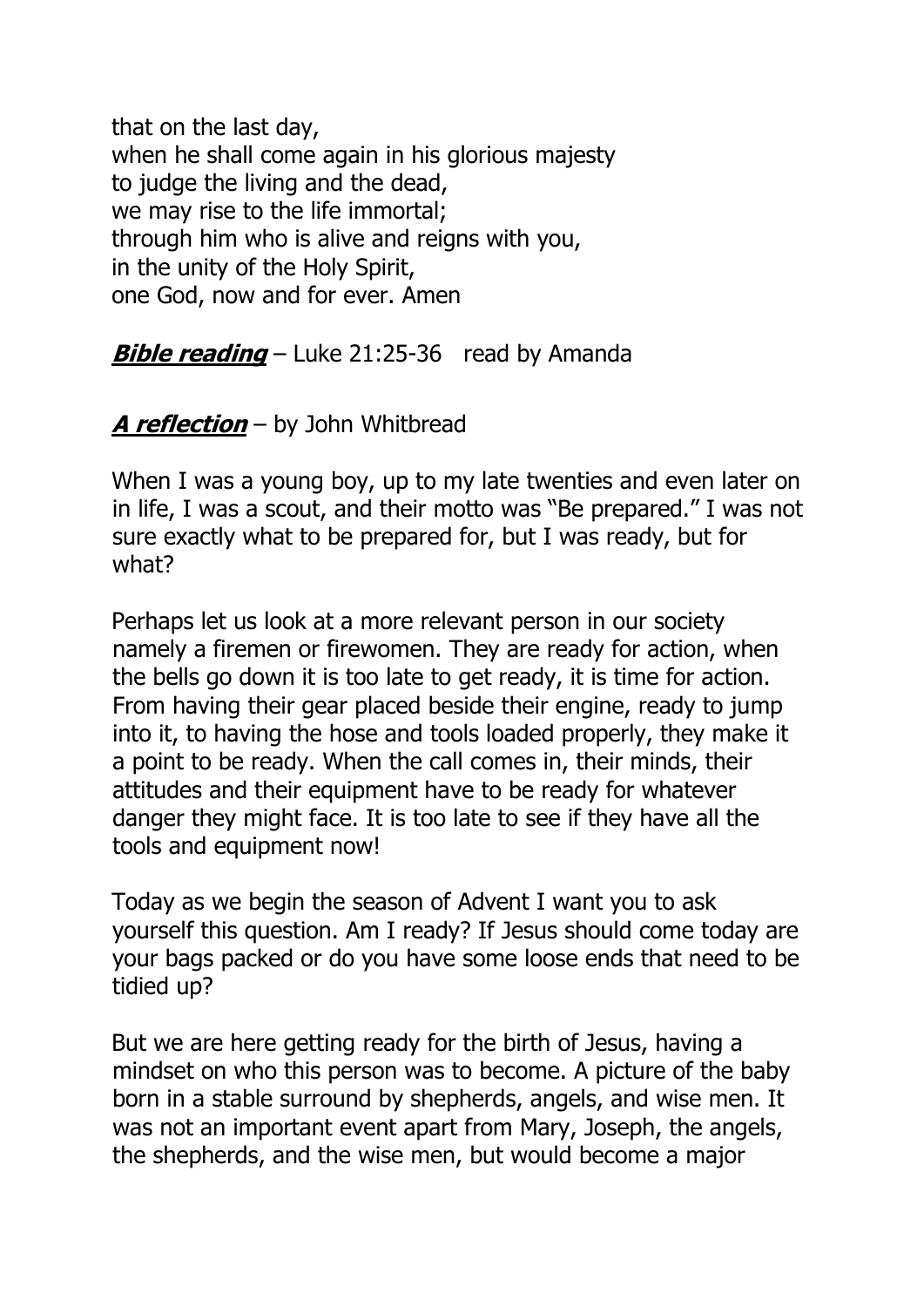event later in Jesus' life, His death and resurrection. But here we are looking forward to Jesus' return when from the heaven He will appear to come out of a cloud with power and great glory.

I think that if Jesus is telling us anything He is telling us to be ready. When you get home read early on in this chapter as well as our reading for today Luke 21:25-36. To get a better idea.

People in Jesus' time were fearful and worried about the uncertainty of things that were going on. The truth is the scripture for today sounds like it could have come from this week's news headlines. World leaders aren't in agreement about anything, people don't feel safe in their own communities and towns, people worry about the safety of their children even when they are at school or in public places.

In our world today we have riots, demonstrations, no respect for the laws, and even shootings. Added to this there are natural disasters happening like we have never seen them before. In our fast stressful way of life people worry, what if it goes wrong, how will it affect me and my family?

Jesus is asking us today what if... What if I come back are you ready? Have you prepared? I've already given the warning and sounded the alarm be ready. Jesus says that when these perilous times are upon us that we should stand up, and lift up our heads, because our redemption is drawing near.

Jesus uses a simple example of a fig tree or any tree coming into leaf - we know that summer is close when the daffodils start to bloom. When we see that these things are happening that, Jesus has told us, would be signs of the end times. Christians should know that the Kingdom of God is near, that Jesus is on the way and that we need to be ready.

You would think that we as Christians would see the writing on the wall unfortunately we fail to see the signs or fail to take them in. It's just like Christmas Day when we celebrate the birth of Christ,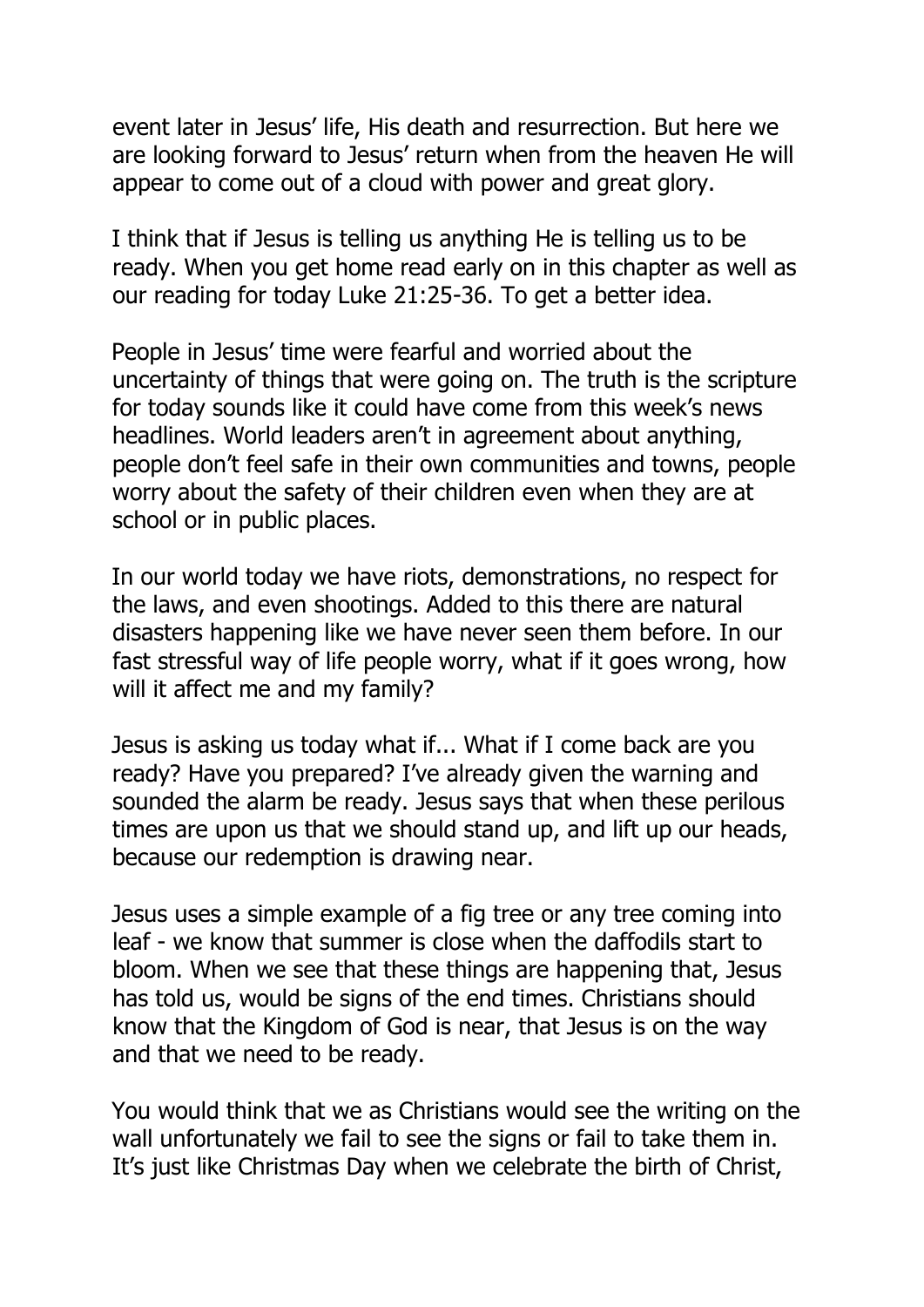when Christmas comes some people aren't ready, they are still shopping and preparing for Christmas Day on December 24th. You know what's even worse they will say, "Wow Christmas snuck up on me this year." I have a surprise for you, a real revelation that Christmas Day is on the 25th every year, it does not creep up. It's not a surprise, we sometimes fail to be ready. There will be a lot of people trying to pack their bags trying to get the last final push of clothes into a holdall when it is too late. The people will say to the Lord "I thought I had more time, why didn't you give me a call and let me know you were on the way?"

Jesus had shown the way, He is coming back. He had been unfolding and continues to unfold His plan, the signs are as clear as the leaves on the trees in springtime. Be ready, Jesus left us without fear and uncertainty, The Message Bible in Luke 34-36: sum it up really well.

"But be on your guard. Don't let the sharp edge of your expectation get dulled by parties and drinking and shopping. Otherwise, that Day is going to take you by complete surprise, spring on you suddenly like a trap, for it's going to come on everyone, everywhere, at once. So, whatever you do, don't go to sleep at the switch. Pray constantly that you will have the strength and wits to make it through everything that's coming and end up on your feet before the Son of Man."

Jesus says Be Ready.

I was told of a story of a mother who was trying to explain to her little girl, the death of her grandmother. The mother said, "God has sent for Nana and one day will send for us too, but we don't know when that will be." Satisfied with this the girl went away. The girl did not appear for some time and the mother went to find her. She found the little girl in her room packing her suitcase and she asked what she was doing. The girl replied, "If we know that God is going to send for us I thought we had best to pack so that we be ready."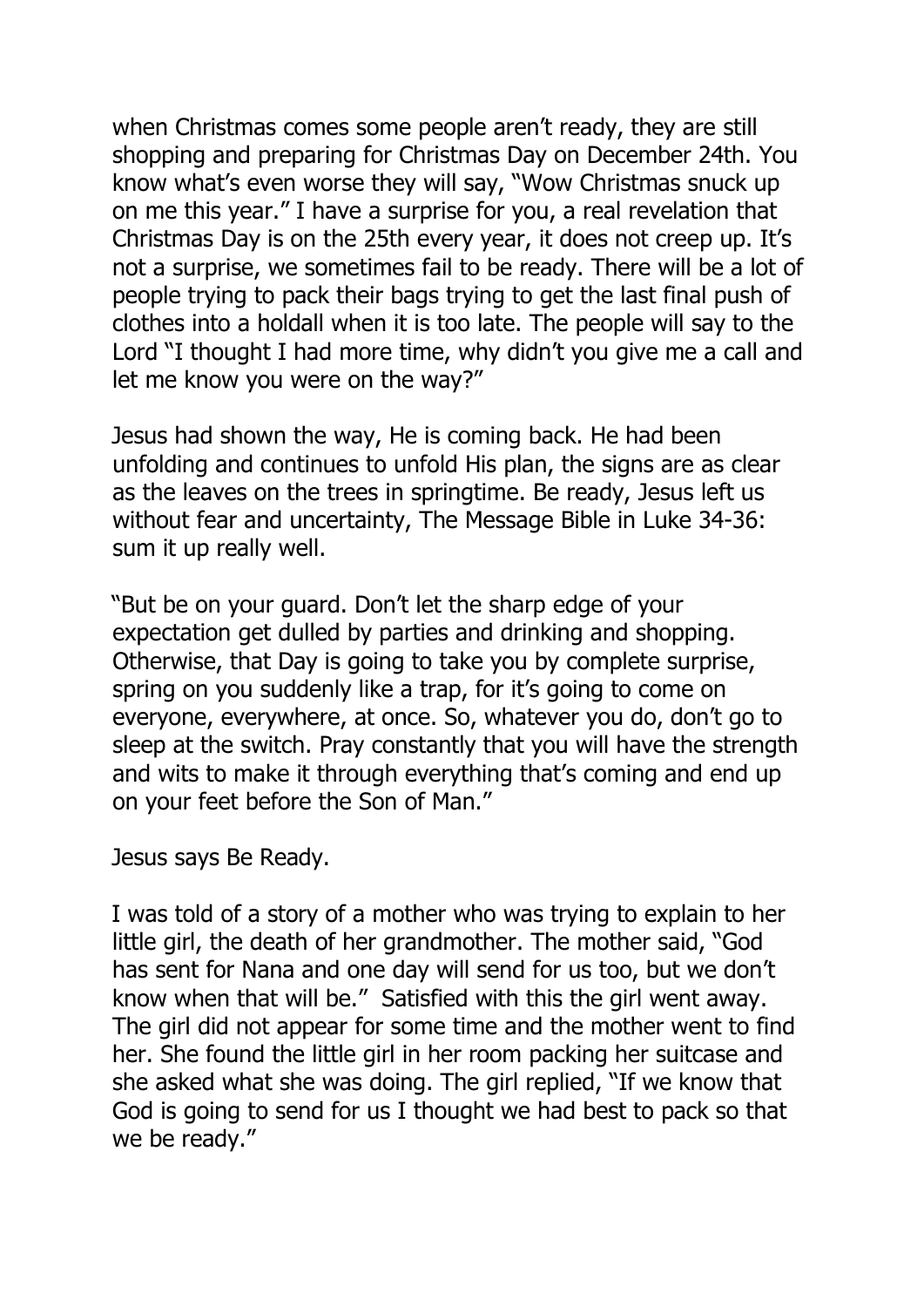I wonder what you will be doing this week or this month, will you still be wondering what to buy for Christmas, or what food and drink to have ready or will you be spending more time watching and praying.

How will you live Ready, so you don't have to get Ready, are your bags packed? Are You Ready? Amen.

# **The Nicene Creed**

**We believe in one God, the Father, the Almighty, maker of heaven and earth, of all that is, seen and unseen. We believe in one Lord, Jesus Christ, the only Son of God, eternally begotten of the Father, God from God, Light from Light, true God from true God, begotten, not made, of one Being with the Father; through him all things were made. For us and for our salvation he came down from heaven, was incarnate from the Holy Spirit and the Virgin Mary and was made man. For our sake he was crucified under Pontius Pilate; he suffered death and was buried.**

**On the third day he rose again in accordance with the Scriptures; he ascended into heaven and is seated at the right hand of the Father.**

**He will come again in glory to judge the living and the dead, and his kingdom will have no end. We believe in the Holy Spirit, the Lord, the giver of life, who proceeds from the Father and the Son, who with the Father and the Son is worshipped and glorified, who has spoken through the prophets.**

**We believe in one holy catholic and apostolic Church. We acknowledge one baptism for the forgiveness of sins. We look for the resurrection of the dead, and the life of the world to come.**

**Amen**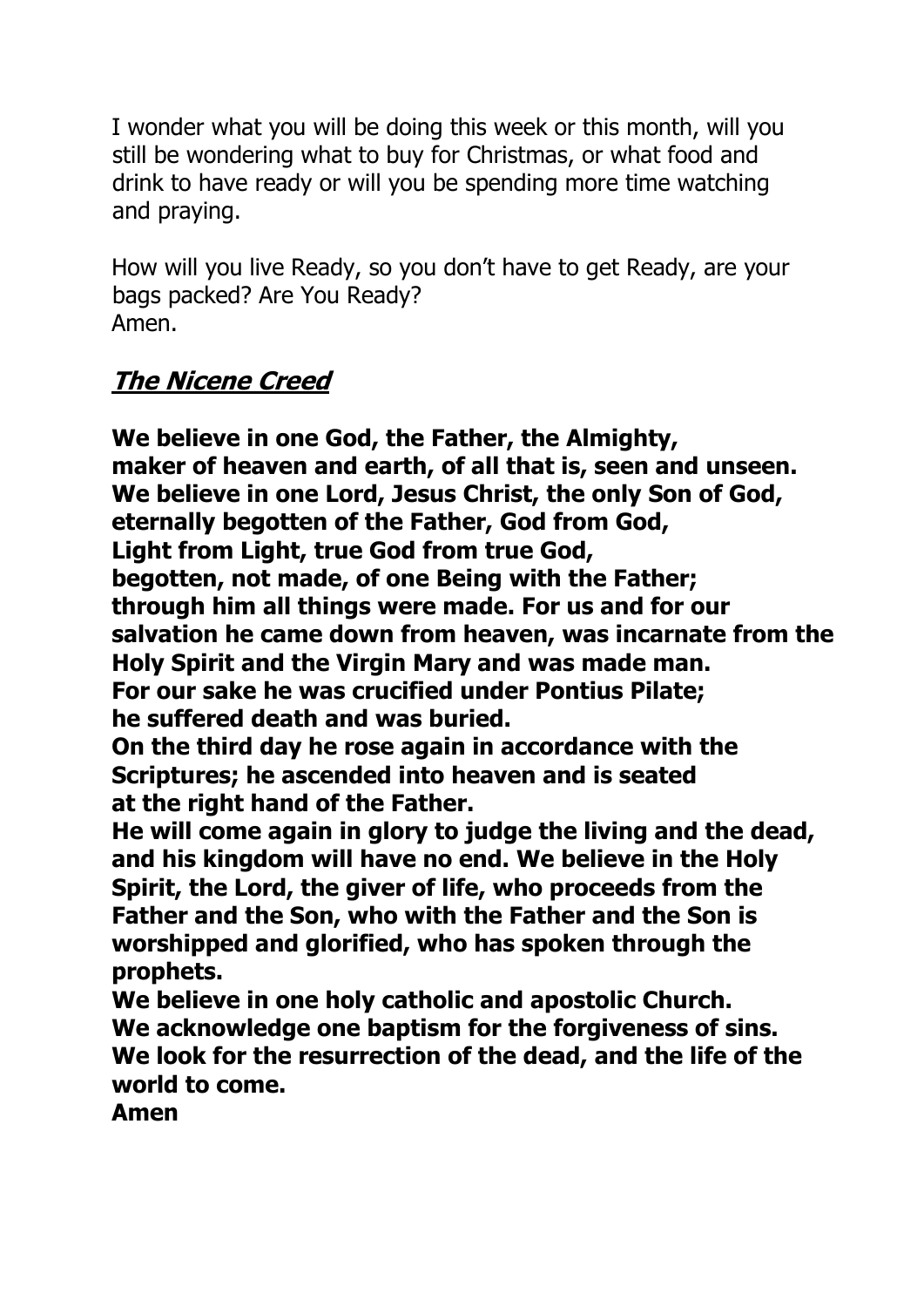#### Hymn: **Come, Thou long-expected Jesus**

Come, Thou long-expected Jesus, born to set Thy people free; from our fears and sins release us; let us find our rest in Thee.

Israel's strength and consolation, hope of all the earth Thou art; dear desire of every nation, joy of every longing heart.

Born Thy people to deliver; born a child, and yet a King; born to reign in us for ever; now Thy gracious kingdom bring.

By Thine own eternal Spirit rule in all our hearts alone: by Thine all-sufficient merit raise us to Thy glorious throne.

### *Pravers of Intercession* - Led by Veronica Welham

At the start of this new church year bless us Lord, as we prepare ourselves afresh for your coming. We offer you our hearts and our souls that your Holy Spirit may fill us with your grace, and with renewed wonder at the events of the Christmas story.

At the start of this new church year we humbly thank you Father, for your goodness to the church here throughout the past year. We began in January with holes in the tower and we thank you for touching the hearts of all those who responded so generously to that appeal. We thank you Lord for giving us your courage through the summer and autumn as you equipped people to cover the various aspects of Veronica's work during her leave, and we praise you that she is beginning to resume leading us again.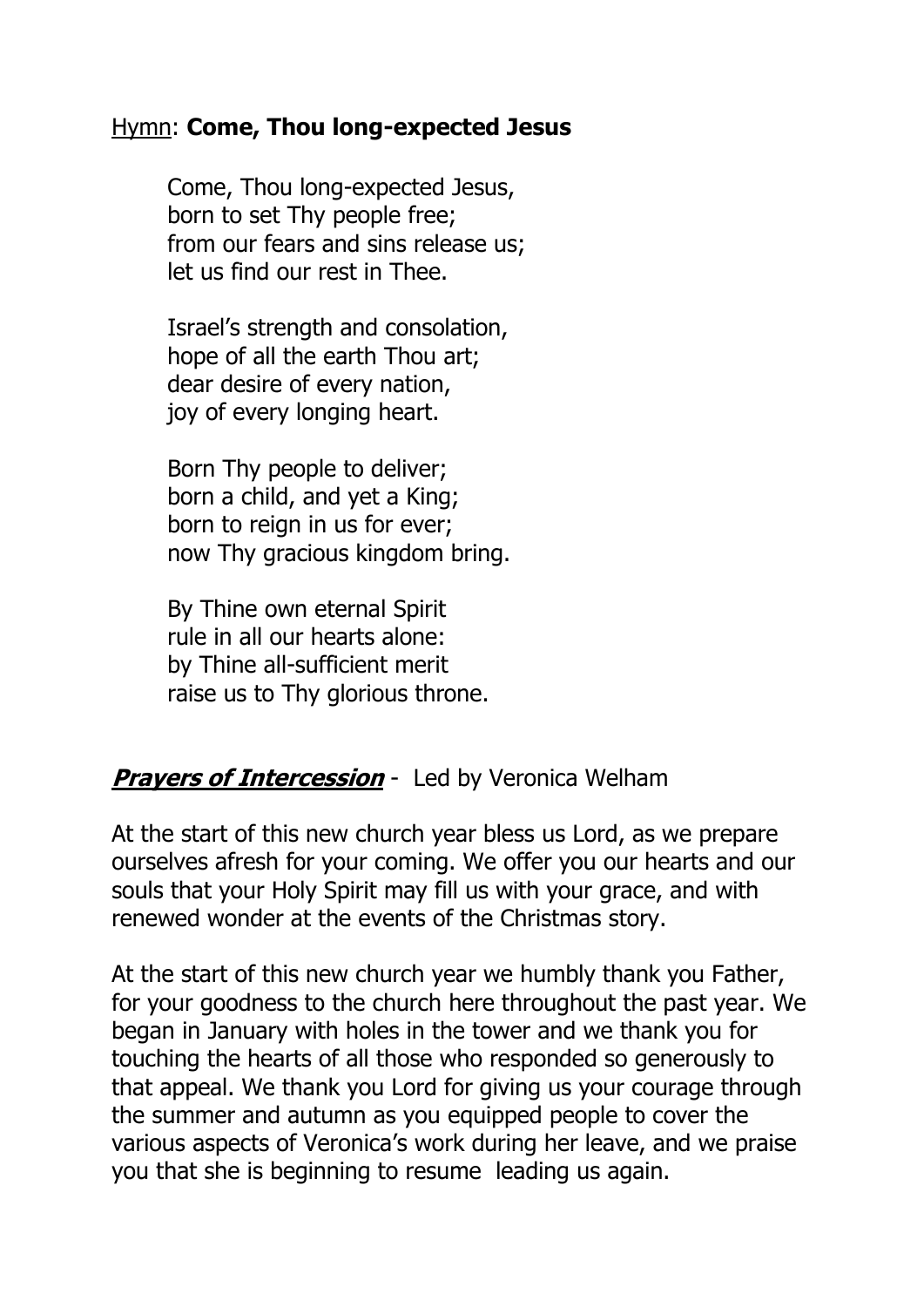We thank you Lord for all those involved in yesterday's Christmas Fayre: for those planning and working behind the scenes; for the bakers and the catering team; for the stallholders; for the wonderful skills of all those producing crafts; and for everyone who came to support the event, despite the weather. We give you the glory Lord for all its success and for all that was offered and received.

We ask Lord for your blessing as we embrace the use of new technology to provide access to worship for those unable to attend services and to reach those who need to find you.

We pray Lord that you will give us the strength and purpose go forward with plans for the restoration of the cupola and bells next year; that the wider community will again want to support this. We marvel Lord, at the heritage you have placed in our care, and we pray that we are worthy of your trust in us.

#### Lord in your mercy, **hear our prayer.**

In the words of Mother Teresa, 'I can do things you cannot; you can do things I cannot. Together we can do great things.' At the start of this new church year, we praise you Lord for the skills, talents, and gifts of all who work to serve you in this place: for those leading worship, prayer, and Bible study; for our churchwarden; for the PCC; for our administrator; for the musicians, the technical team, the flower arrangers, the DIYers, the cleaners, the caterers, the gardeners…. We ask Lord that there will always be someone to do whatever needs doing. We pray Lord that our confidence in your strength will enable more to take on the necessary positions of responsibility. We trust Lord that you know who these are. We commit to you Lord the path ahead and pray that you will make us open to whatever you call us to do and to whatever change you call us to make.

Lord in your mercy, **hear our prayer.**

At the start of this new church year, we pray for our families Lord, whether they are close by or far away. We pray for their health and safety during the coming winter; guide and protect them Lord we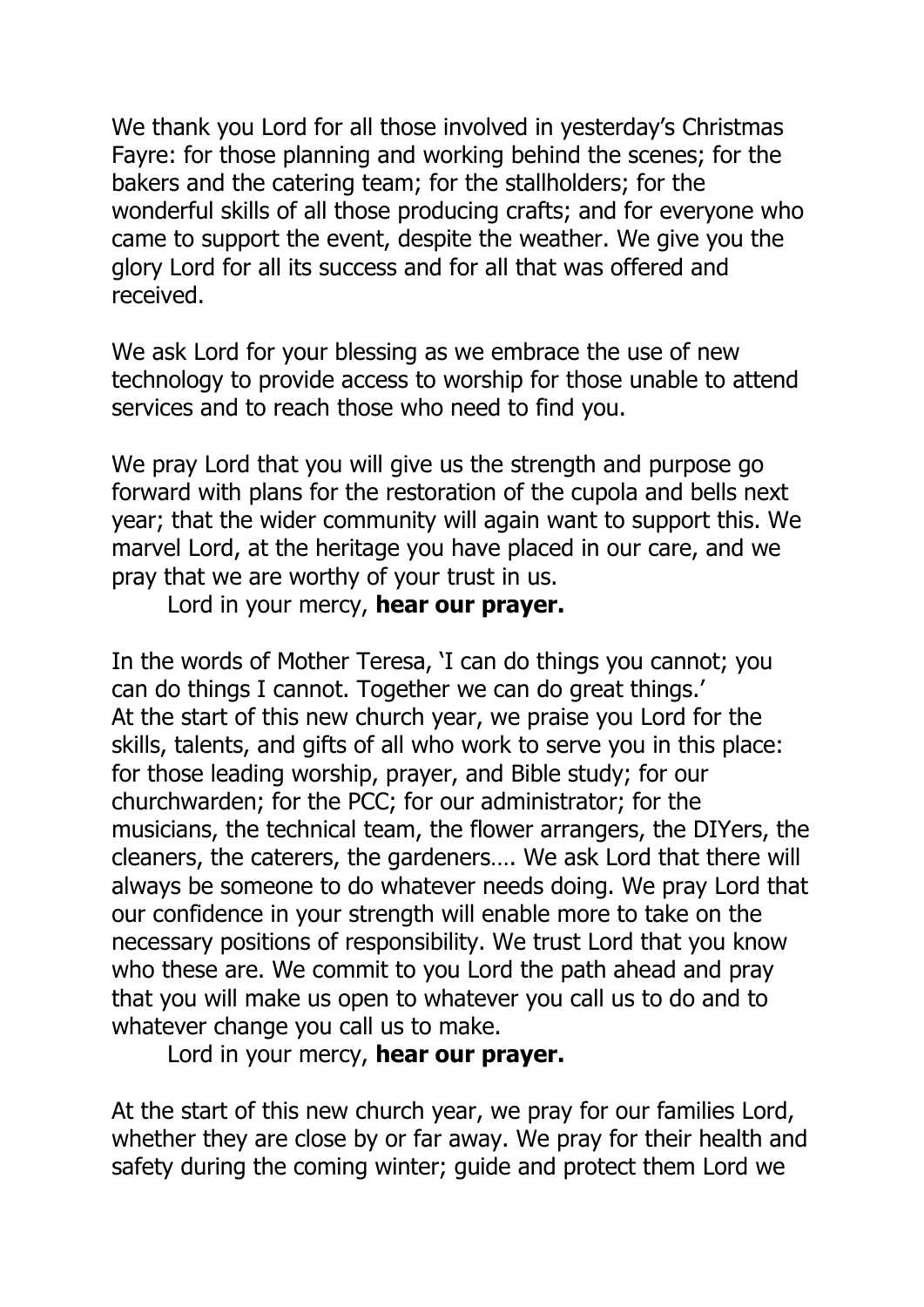pray. We thank you Father that we have been able to have more contact with friends and family during the year and that it looks more certain that we can spend this Christmas season with those we love.

We pray for all the countries on the continent where the pandemic continues to rage with renewed intensity. We pray that more people will accept vaccinations to curb the spread and for the wisdom of governments to deal constructively with the situation.

We pray for our Queen as she faces her first Christmas as a widow. We ask Father that she will continue to know your strength, comfort, and patience as she faces on-going family issues and less robust health. We thank you for the example she sets through her worship and witness and her determination to serve you all her life.

We pray Father for all those in need: the hungry; the homeless; those in war-torn countries; the oppressed; the fearful; the distressed; the persecuted; and refugees, particularly for the families of those who drowned crossing the Channel this week. We feel so powerless in the face of so much need. We lay them at your feet Lord. Only you can restore what is needed in their lives and give them hope and a future.

We pray for those we know who need your healing and loving touch, and we name them before you now……………………. And we pray for ourselves Lord. Thank you for the care that you give as our lives unfold day by day. Help us to be more aware of your presence with us. May your spirit guide us, empower us, encourage us, comfort us, and give us your joy and peace. **Merciful Father, accept these prayers for the sake of your son, our Saviour, Jesus Christ, Amen.**

**The Lord's Prayer**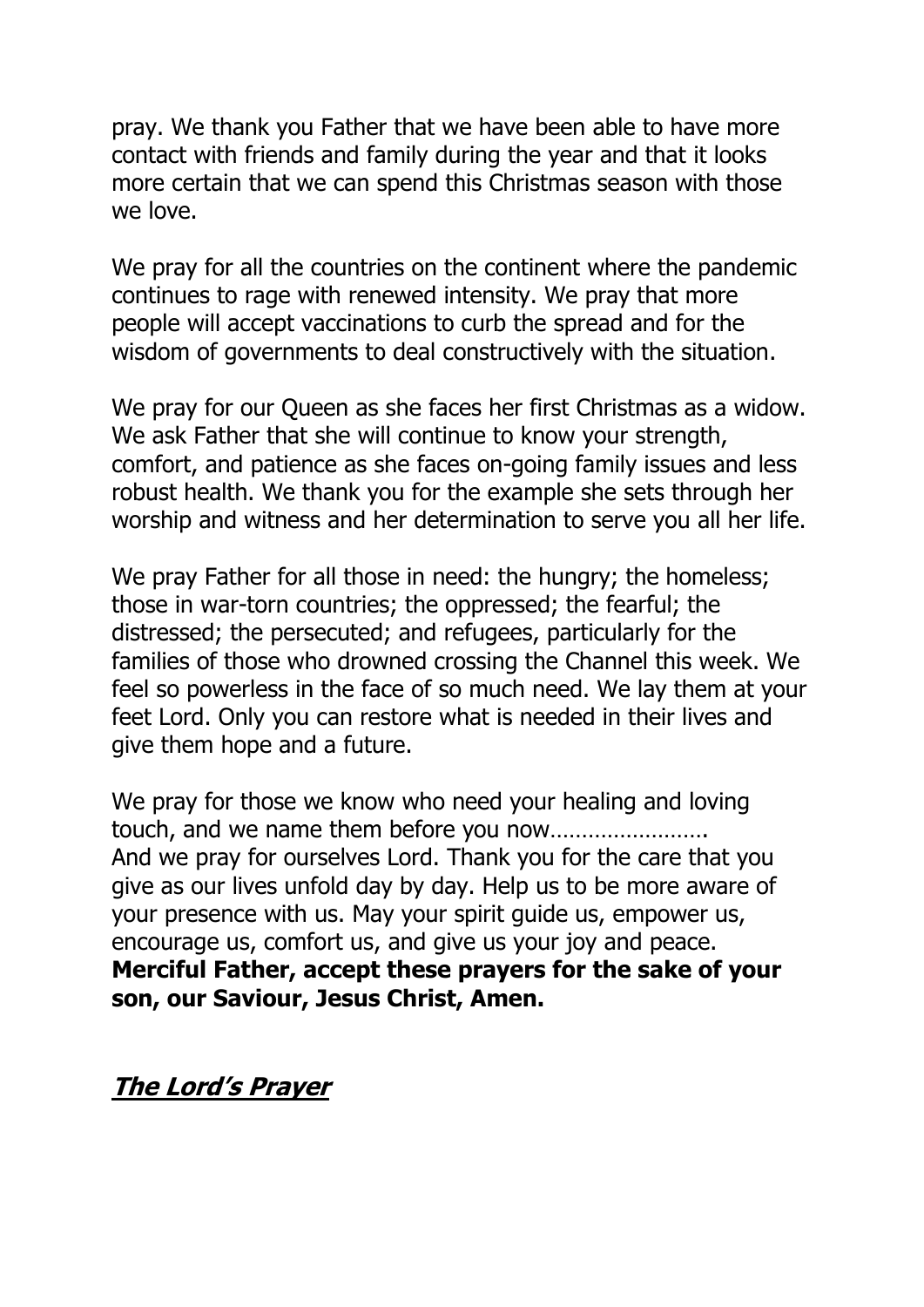### **Blessing**

Christ the Sun of Righteousness shine upon you, scatter the darkness from before your path, and make you ready to meet him when he comes in glory; and the blessing of God almighty, the Father, the Son, and the Holy Spirit, be among you and remain with you always.

#### Hymn: **When the Lord in glory comes**

When the Lord in glory comes, not the trumpets, not the drums, not the anthem, not the psalm, not the thunder, not the calm, not the shout the heavens raise, not the chorus, not the praise not the silences sublime, not the sounds of space and time, but His voice when He appears shall be music to my ears; but His voice when He appears shall be music to my ears.

When the Lord is seen again, not the glories of His reign, not the lightnings through the storm, not the radiance of His form, not His pomp and power alone, not the splendours of His throne, not His robe and diadems, not the gold and not the gems, but His face upon my sight shall be darkness into light; but His face upon my sight shall be darkness into light.